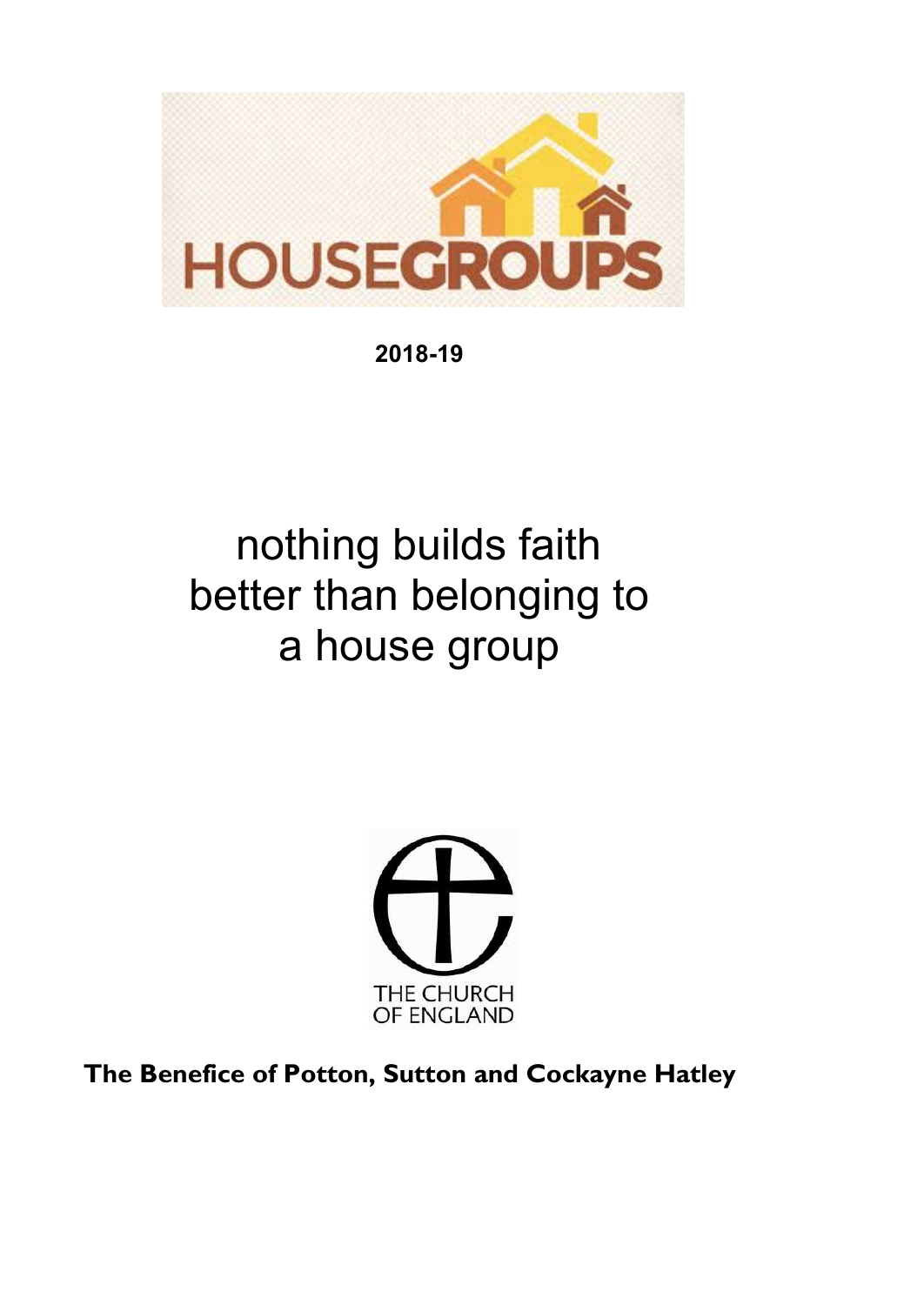### **WHAT MAKES HOUSE GROUPS SUCH A GOOD THING?**



Is it gaining a better Bible knowledge? Is it deepening friendships? Is it learning how to pray more meaningfully? Is it sharing food and drinks together? Is it sharing what's on our mind in a confidential group?

#### **It's all of the above – and more!**

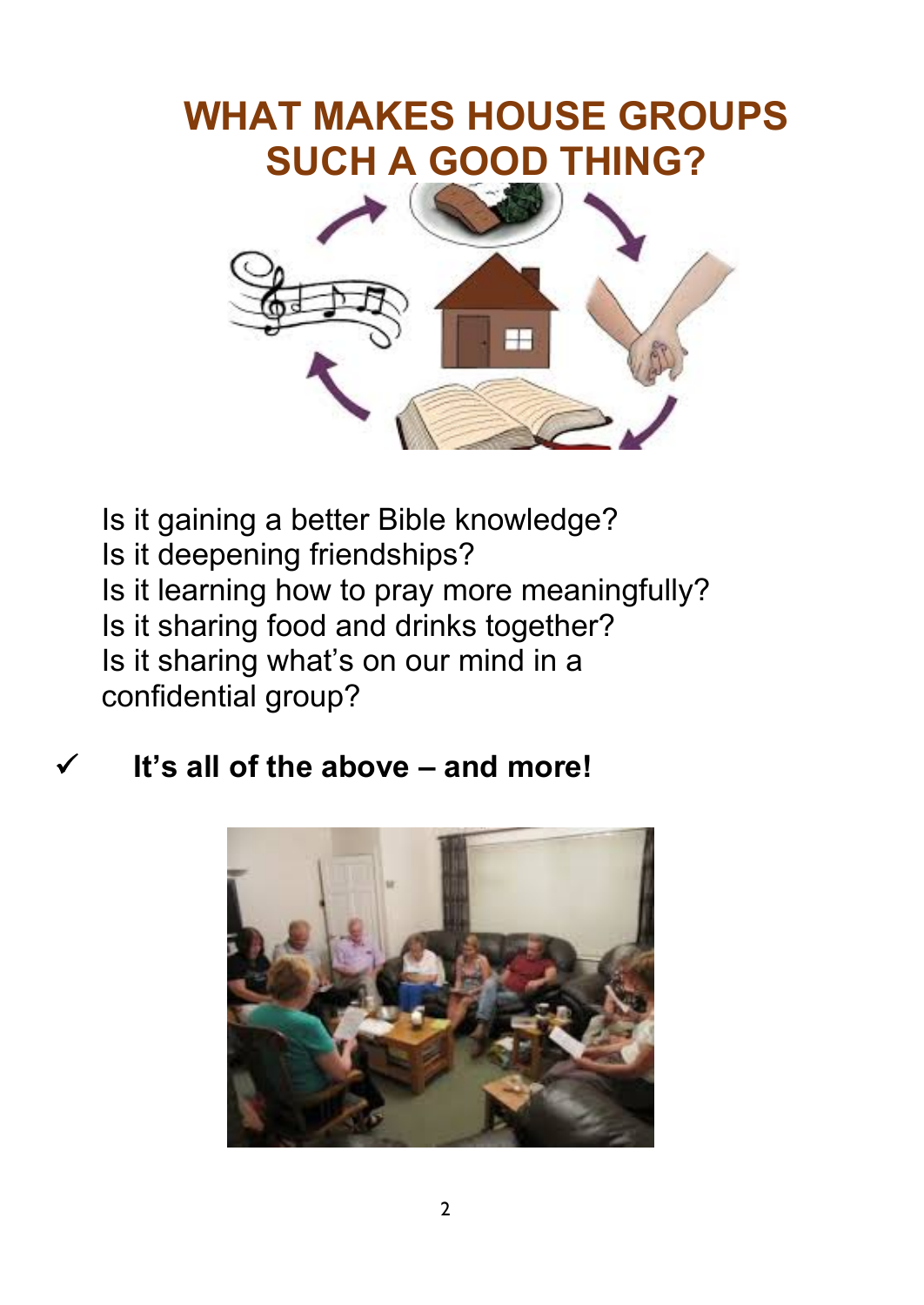# **HOUSEGROUPS IN OUR BENEFICE**

Mondays at 10.30am, weekly at 1a Market Square, Potton Leader: Nick Wilson 07845 118110

Tuesdays at 7.30pm, weekly at Eaton Socon (venues vary) Leader: Hazel Rozanska 01480 393409

Wednesdays at 7.30pm at 10 Blackbird Street, Potton Leaders: Amy Taylor 07801 931029 and Wendy Chappell 07535 480991

Sutton (date and time to be decided by the group) at 39 High Street, Sutton Leaders: Simon Gutteridge 01767 260306 and Margaret Pryor 01767 260532

Further group planned (day and time to be decided) Leaders: Jayne Howard 07948 620056 and Sue Lane 01767 261470

If you would like to join a group, please phone any of the numbers above, or sign the sheet in each of our Benefice churches.